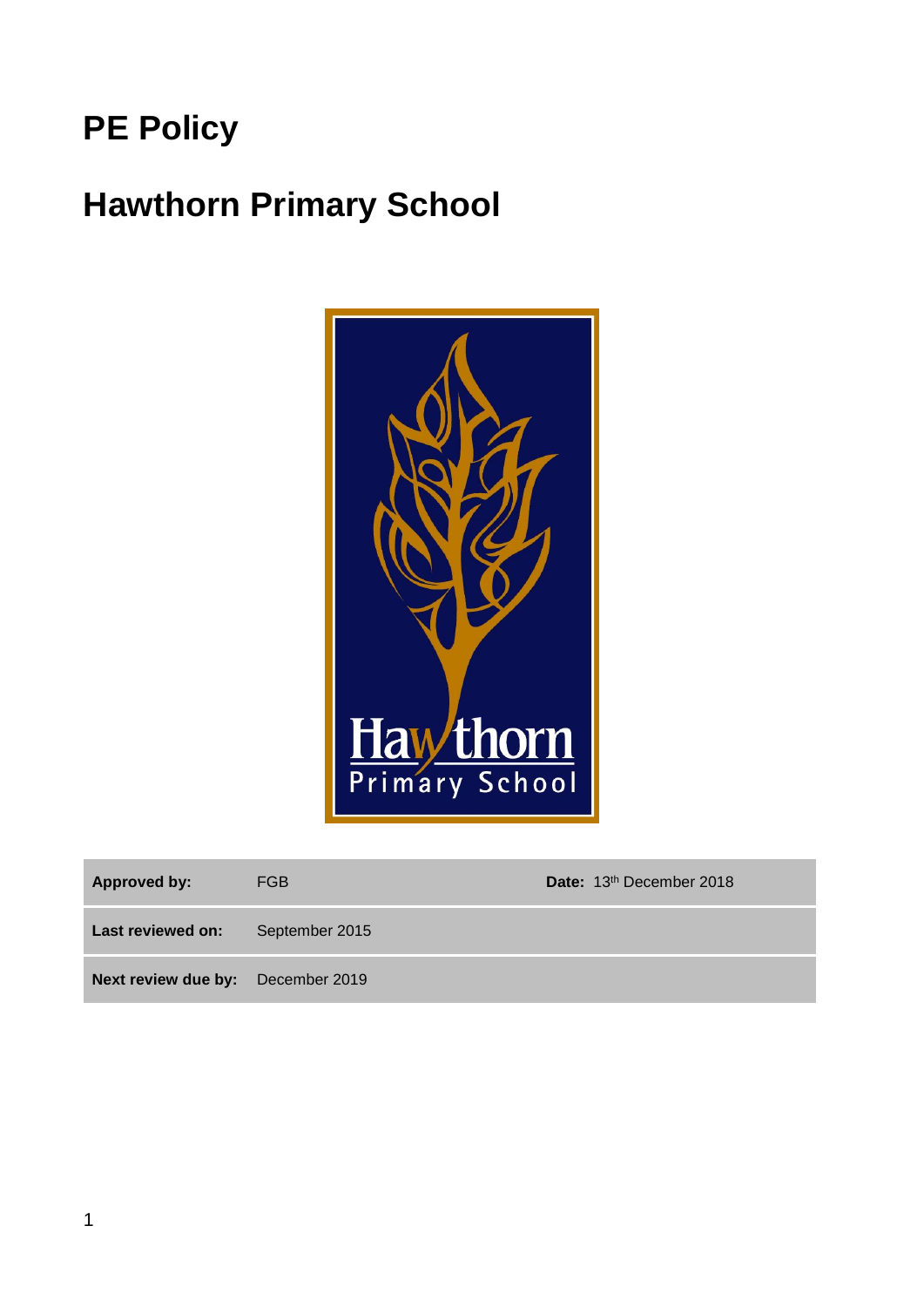

# **Hawthorn Primary School PE Policy**





## **Aim**

To ensure that all aspects of physical activity in school are promoted for the health and well being of pupils, staff and visitors.

### **Rationale**

- Hawthorn Primary School has held the Healthy School award since 2004, it is a health promoting environment and as such takes physical activity very seriously.
- In 2005 Hawthorn achieved the national target that all pupils to have a minimum of 2 hours moderate intensity high quality PE and sport both within and outside the curriculum.
- Hawthorn Primary School ensures all it's outcomes including the right to be healthy as a priority in it's day to day work.
- Physical activity affects the ability of children to learn effectively.
- It is essential for the school to reflect in practice the taught curriculum on physical activity and health.

### **Objectives**

- To provide consistent messages in school about physical activity both within and outside the taught curriculum.
- To increase the physical activity levels of pupils in line with national targets.
- To contribute to optimum pupil behaviour, physical fitness, growth and development assisting pupils to reach their learning potential.
- To improve self esteem and confidence among pupils and provide opportunities for them to work together.
- To provide the opportunity for pupils to develop valuable life time skills.
- To increase pupils' knowledge, understanding, experience and attitudes towards physical activity.
- To ensure physical activity provision in school reflects the cultural and medical needs of pupils.
- To contribute to out of hours learning for pupils.